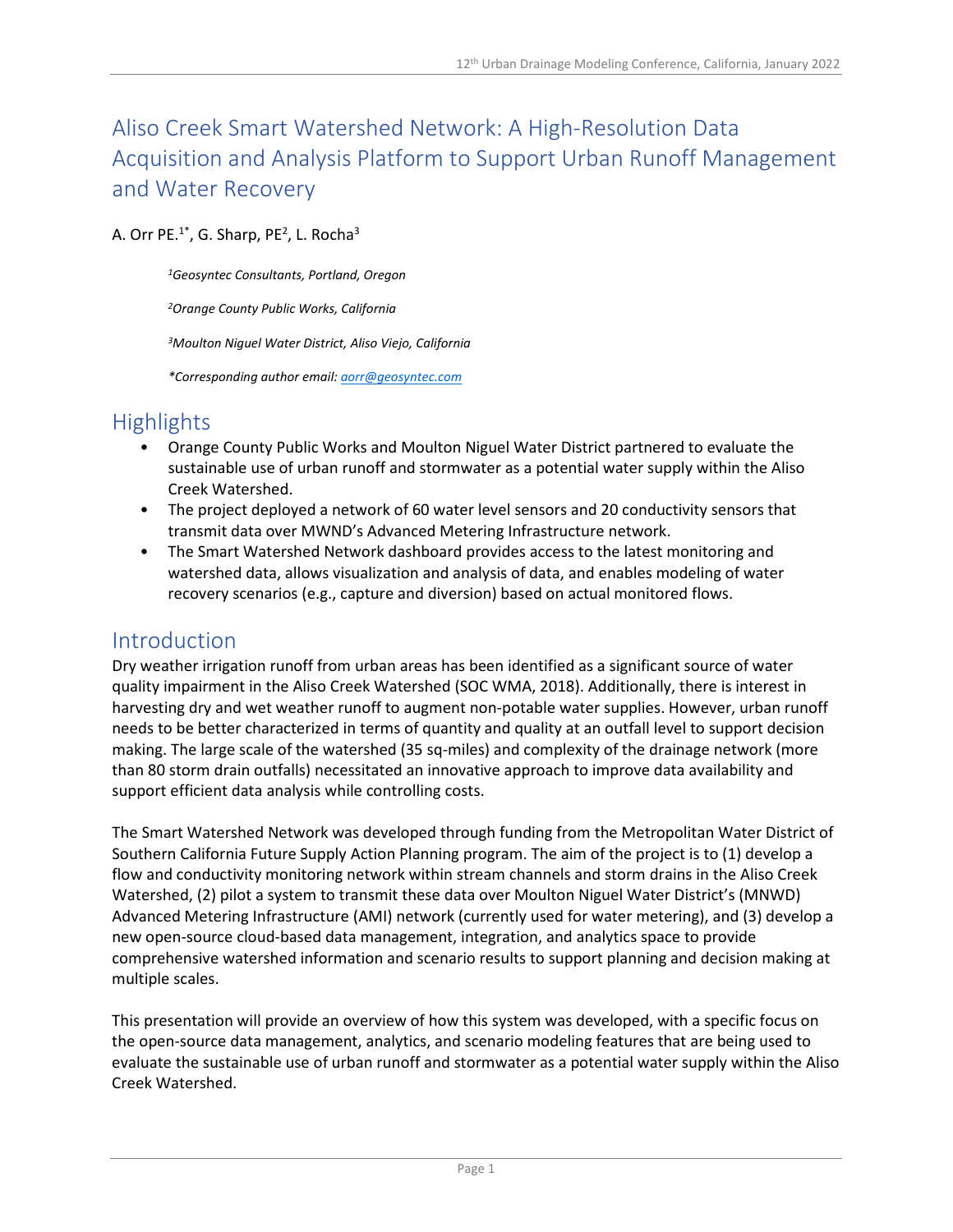## Methodology

#### **Monitoring System Deployment**

The project team used locally available GIS data (storm drains, watershed delineations) to identify 60 sites for flow monitoring and 20 sites for conductivity monitoring. We tested water level and conductivity sensors to confirm compatibility with the AMI gateways that are used for data transmission. After testing, we procured and deployed the sensors, including development of rating tables for each site.

#### **Data Transmittal and Federation Pipeline**

Raw data from the sensors is transmitted over the AMI network to MNWD's central data repository. The project team created a data pipeline to clean, process, and make these data available for analytics and scenario analysis. This pipeline runs automatically when new data are posted. It makes use of the OCPW Hydstra database and API as the master system of record for data storage and rating table management. Additionally, water usage data are aggregated at the subwatershed scale to produce timeseries of estimated outdoor water usage for the drainage areas tributary to each monitoring station. These data are processed on MNWD's system, aggregated, and anonymized to protect privacy, and posted to a secure ftp on a monthly cycle corresponding to water billing cycle.



**Figure 1.** Architecture Schematic of Data Pipeline and Federation System

#### **Data Analytics and Scenario Analysis**

The team developed a custom open-source engine in Python to collate various data sources and perform analyses based on user inputs. The analysis engine is accompanied by a database and hosted in Azure. The system queries the Hydstra API and other data from the Azure database. The datasets are separated into wet and dry weather based on nearby precipitation data. To evaluate runoff capture and diversion scenarios, the Python engine performs timeseries analysis with level pool routing to determine the performance of a capture and diversion system over a user specified time period. The system then uses VegaLite to produce interactive data visualizations based on user inputs.